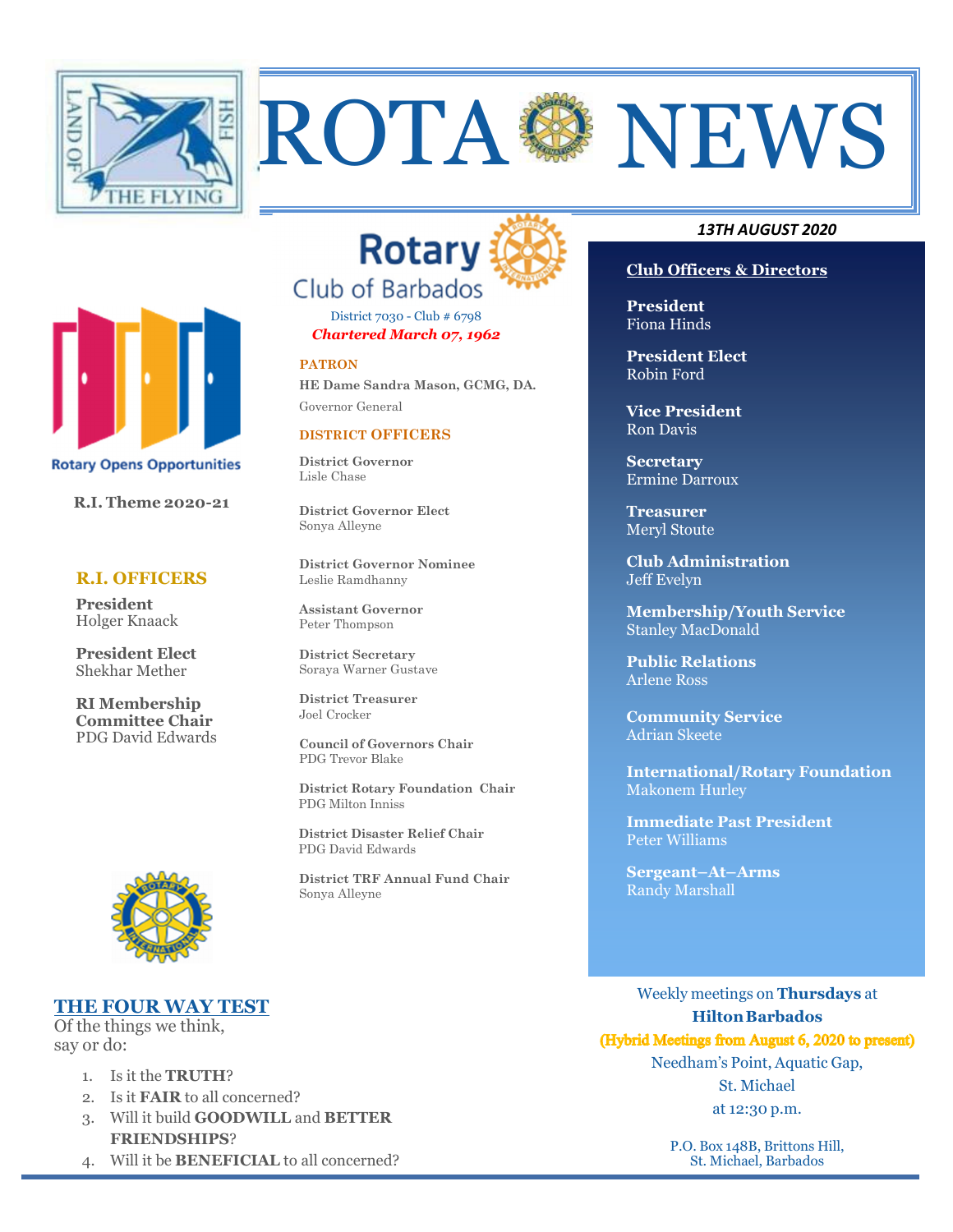## **THE ROTARY CLUB OF BARBADOS WELCOMES ALL VISITING ROTARIANS AND GUESTS**   *Mar 07 - Club Charter Date - 1962 - Club # 6798*  **RI THEME: ROTARY OPENS OPPORTUNITIES**





Membership and New Club **Month** 

**Today is a Business Meeting.** 

**Our Hilton meeting Greeters for today will be Rtn. Savitri St. John and Rtn. Gregory Wood.** 

**Our Zoom meeting Moderator will be PDG David.** 

### **OUR GUESTS - Meeting Held On 6th August 2020**

- **Harriette Skeete (partner in service ) Dir Adrian**
- **Visiting Rotarians Christopher Hoyle (West)**
- **Hon. Rotarian Prof. Anne St. John**
- **Rotaract President Rashida Prescod**

#### **Housekeeping:**

Attendance for our club's previous meeting was 62%.

**Fines Collected - \$1,393.00 BBD** 

## **Summary of Our Club Meeting of 6TH August 2020**



President Fiona welcomed members and guest to Meeting #5 which was the first Hybrid meeting of the Rotary Year.

She especially thanked Director Jeff and his team for the seamless execution, this far, of the meeting arrangements.

The Theme for the day was – "What Rotary Means to Us!"

Whilst a number of members and guest were ensconced in our new location at the back of the Business office, three bodies to a table; with the lapping sound of the Drill Hall beach on our left under the cover of the Needham's Point Lighthouse other members were hibernating around the world on Zoom.

The prayers were said by Treasurer Meryl Stoute.

## **Summary of Our Club Meeting of 6TH August 2020 (Continued)**

## **Breaking News**

PDG David announced the signal news that Jennifer Jones, RC of Windsor-Roseland, Ontario, Canada was selected as the first female RI President for the year 2022-23. She will be confirmed in that position on October 1, 2020 if no objections are received. Congratulations!

Guests were welcomed by SAA Randy .

- Hon Rotarian Prof Ann St. John
- Rotaract President Rashida Prescod
- Chris Hoyle RCoB West

The meeting Agenda was announced.

Rotarian Heather was recognised and pinned by President Fiona as a Paul Harris Fellow Plus 3 Sapphires.

Presentation by Rotarian Heather Tull (See page 3 for more information)



Pres. Fiona Hinds & Rtn. Heather Tull

An update on the District Peace initiative was also provided by Rtn. Heather. This is to fully come on stream in 2021.

In fine Presidential form, President Fiona gave the Vote of Thanks which had been prepared the day before; before hearing the presentation – what discernment!

SAA Randy imposed an extensive array of Fines to the Club to catch up on those missing 21 weeks of meetings. These ranged from: Appearance Tax; Hybrid Tax; Tourist Dollar/Airport Tax; Happy Tax; Cricket Tax; 2 RotaNews Editions in 24-hour period Tax; Mask Tax; Karaoke Tax; A Hide & No See Tax (for online Zoom audience) and more.

SAA Randy also had a quiz question for a special prize. Where in the Caribbean is Ghana located? The answer is "Harrison's Point". PP Ron Davis, won himself a nice \$10.00 fine.

Announcements by President Fiona:

- District monthly presentation on membership Wednesday, August  $12th$
- Notices from last week
- Environmental activity
- Committee meeting August 08
- School House Saturday, September 05
- Sale of masks available from Rotarian Neal 2 for \$15
- For the next upcoming meeting the notification of attendance will be required on Club Runner by 8:30 am Tuesday, especially if a meal is required.

Open fellowship and the conclusion of the meeting.





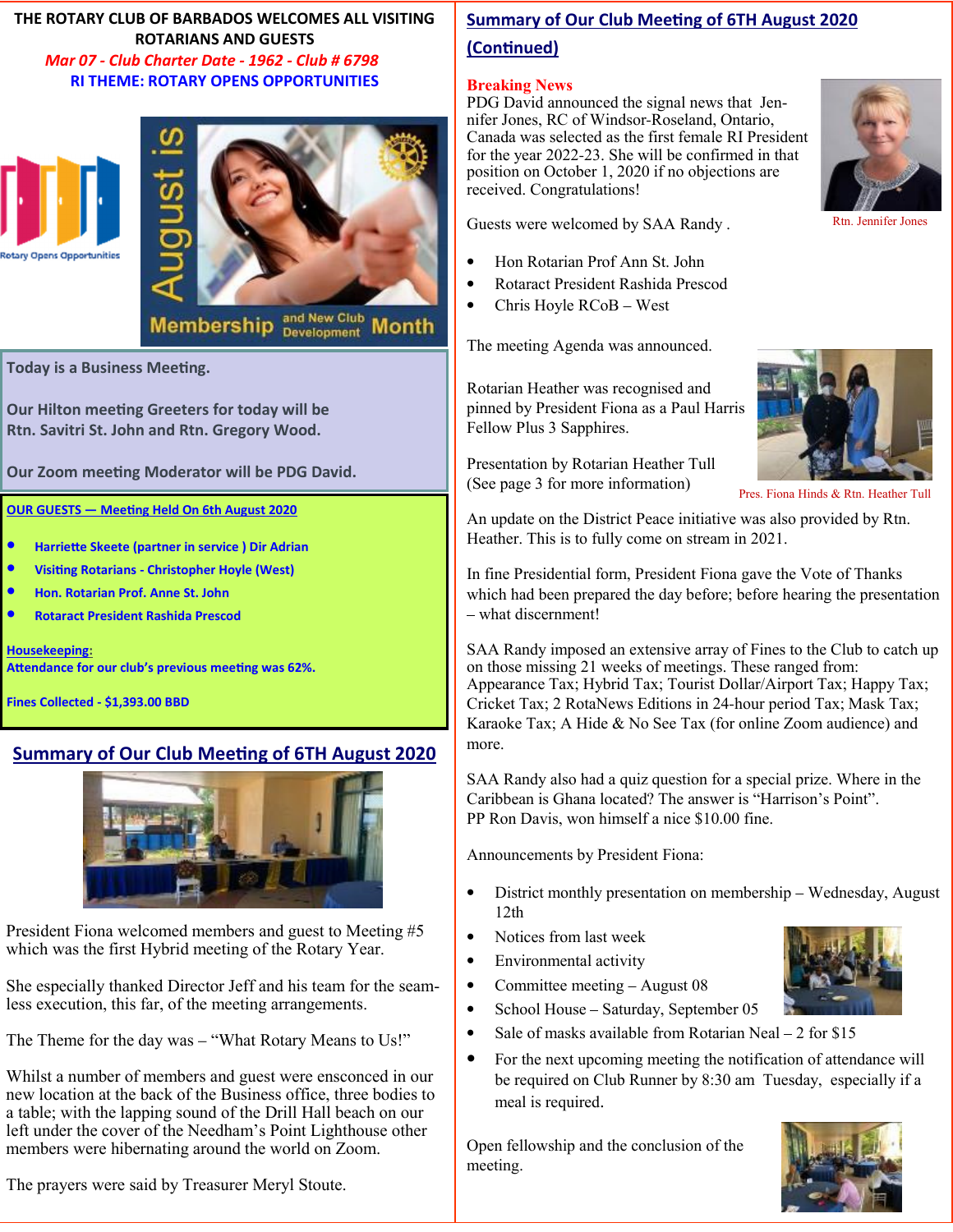

## **POSITIVE PEACE BUILDING IN ACTION FOR DISTRICT 7030**

RI has emphasized its commitment to Peace as an Area of Focus and the importance of deepening Rotary connections with young people. This focus has led to Rotary District 7030's interest in becoming more active in Peacebuilding via effective Peace education and Peace projects to bring about necessary change and for which a project has been developed for delivery from January 2021 to May 2021. This project is a signature Project of RI Director Peter Kyle for Zones 33 & 34 in the 2021-22 year so D7030 will be the model district for the program in 2021-22.

The program is designed to reinforce a key principle of Peacebuilding introduced by the United Nations in 2015 via UN Resolution 2250 and to which RI subscribes - any sustainable Peacebuilding must involve young people and even put them at the centre of the effort.

The target audience includes 100 plus Rotarians, Rotaractors and civic leaders from District 7030 as well as 25 Interact Clubs (approximately 250 Interactors) who will receive hybrid (virtual/digital and localized in-person) training through NewGen Peacebuilders. The adult training will occur over a (3) day period in January 2021 and youth training over a (2) day period in March 2021 with materials distributed in advance in preparation for the training sessions.

The 350 intended participants will receive facilitated training in Rotary - endorsed positive peacebuilding and peace education equipping them to analyze conflicts and work as partners in their communities to shape, support and evaluate peace projects.

The project will be initiated and managed under the leadership of NewGen Peacebuilders led by Executive Director Patricia Shafer, who is a Rotary Peace Fellow and Rotary Positive Peace Activator. The program will be announced to the district on date tentatively set for August 22<sup>nd</sup> 2020, and in the meantime the District Committee is drafting a sponsorship letter to assist in offsetting costs of the program

The District Peace Committee comprises: Committee Chair: Debbie Roopchand (Trinidad), Brian Ramatally (Trinidad), Christine Charlotte (Fr Guiana), Heather Tull (Barbados) Carlotta Walcott (Guyana) Margriet Nouh Chaia (Suriname) and Stephanie Buckley (Aruba).



**ASSEMBLY POINT: THE SCHOOLHOUSE FOR SPECIAL NEEDS** 

To volunteer or if you require further information.<br>Kindly contact Director Adiran Skeete

Rotary Club of Barbado

## **What Rotary Means To Me**



Rtn. Heather Tull

Before starting her presentation, Rotarian Heather paid her outstanding dues for the period under lock own for 2020: 21 weeks by a nominal weekly fine of \$5.00. She encouraged members to "Pay Up."

Rotarian Heather recounted her journey from Trinidad and the Rotary Club of Central Port of Spain, in 1996 where PDG Astra DaCosta was a member.

She adhered to the philosophy of Every Little Counts and is a regular contributor to the Rotary Foundation through EREY - Every Rotarian Every Year.

In St Lucia, she contributed to Rotary Projects, but was not a member. She was however a member in Tortola for 3 years before coming to Barbados in 2007.

She recounted the stories of her travels to International Conventions speaking of the Bohemian travel arrangements by bus instead of by taxi in Barcelona.

There is something for everyone in Rotary: she spoke to Rotary Action Groups.

There were some red faces in the audience after this comment—"To explain is to expose".

## **Education Tablet Drive Update:**

Two presentations of tablets were made on 12th August, 2020.

In the morning period, 20 tablets were donated by CIBC FCIB to the Ministry of Education which were received by President Fiona Hinds.

In the afternoon period, another 4 tablets were donated to the Ministry of Education by the Oran Family Trust.

We wish to thank everyone for their continued assistance with this most worthy initiative.



Tablets On Display



Presentation of Tablets from CIBC FCIB to Pres. Fiona Hinds